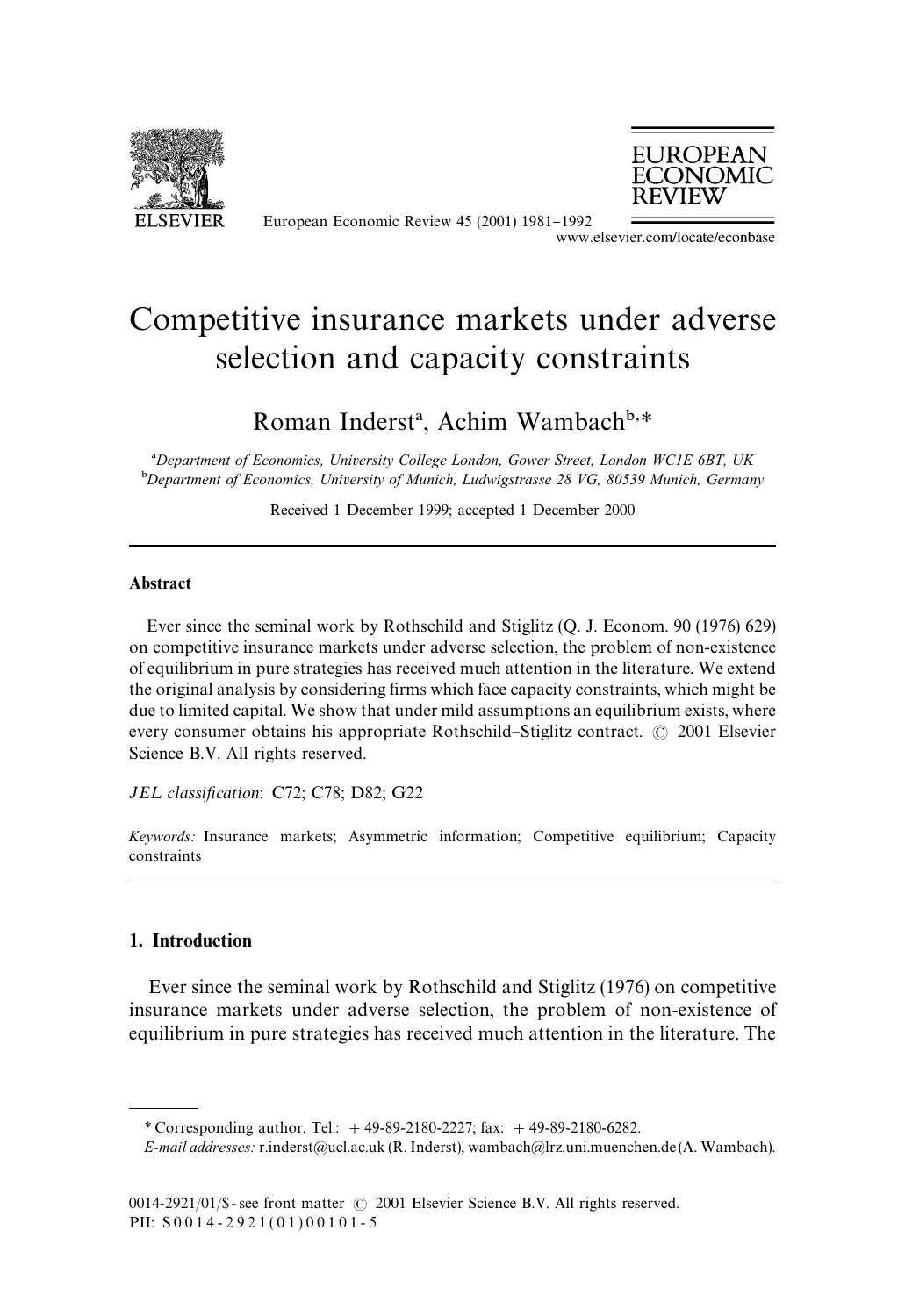origin of this problem lies in the fact that only zero profit making separating contracts can constitute an equilibrium in the sense of Rothschild and Stiglitz, while in some cases a single pooling contract or a pair of cross-subsidizing contracts may be preferred by everyone and will therefore upset the Rothschild-Stiglitz equilibrium contracts.

There are many approaches to this problem in the literature. One way out of it is to allow firms to have mixed strategies (Dasgupta and Maskin, 1986); however, the economic interpretation of this modification is not clear. Another possibility is to propose different equilibrium concepts (Wilson, 1977; Miyazaki, 1977; Spence, 1978; Riley, 1979), which however lacka game-theoretic foundation. There exist a few attempts of introducing some form of dynamics in a non-cooperative model (Jaynes, 1978; Hellwig, 1987, 1988; Asheim and Nilssen, 1996).<sup>1</sup>

In this paper we want to add one aspect to the discussion of the non-existence problem which so far has not received any attention in the insurance literature, and which lies at the heart of the non-existence problem: If a deviating firm o!ers a new set of contracts, who chooses these contracts? So far it was always assumed that any new contract offer can potentially serve the whole market. Here we assume instead that firms face capacity constraints. In that case it is no longer guaranteed that a new offer may attract a fair selection of the market. Indeed, the distribution of risk types applying for a (deviating) contract at a given firm is now determined endogenously.

One reason for capacity constraints can be solvency regulation: For a given size of capital, only a finite number of risks can be added to the portfolio of the insurer, as otherwise, depending on how the solvency requirement is specified, the ratio of premium income to capital or the ratio of riskexposure to capital exceeds a given size.<sup>2</sup> Another argument why a firm might not serve the whole market could be the mere size of the firm, the number of employees, the size of the computer system, etc., which makes it difficult to process more than a given number of policies.

Under capacity constraints, our main result is that the Rothschild–Stiglitz (RS) contracts are equilibrium contracts, even if they do not form an equilibrium in the original game. For an illustration, consider pooling contracts which were used to destabilize the RS contracts in the original paper. If the new contract is supposed to also attract low-risk types and if the proposer intends to realize a strictly positive profit, the coverage of the low-risk type must increase compared to the RS contract. Observe now that the high-risk type's incentive

<sup>&</sup>lt;sup>1</sup> Recently, an evolutionary model of the insurance market has been proposed (Ania et al., 1998). If firms copy profit making contracts and experiment with their own contracts locally, the unique long run outcome is that all firms offer the Rothschild-Stiglitz contracts.

<sup>&</sup>lt;sup>2</sup> Buying reinsurance is a means to increase capacity, however at a cost. If these costs are not negligible, our result remains to hold. See Berger et al. (1992) for an account of the spillover effects from the reinsurance market to the primary insurance market in the liability insurance crisis in the mid-1980s.